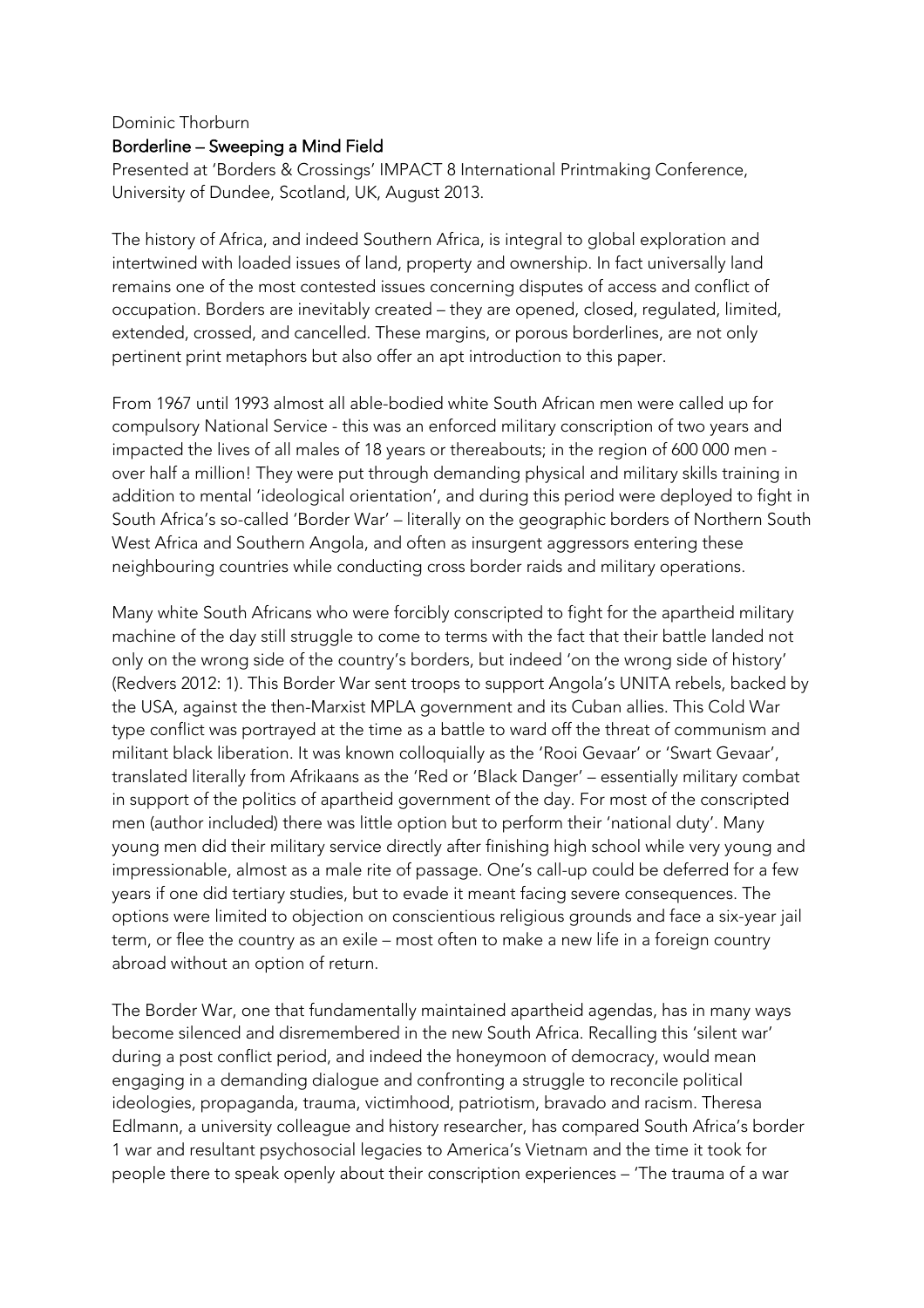experience is so intense that you almost need that period of silence before people are ready to talk' (Edlmann 2012: 2). This denial or suppression, what another fellow researcher Sasha Gear calls the 'silence of stigmatised knowledge', has though recently been broken by a range of differing voices giving rise to a new burgeoning of stimulating material concerning this critical point in South African lived history. Of late our contemporary cultural landscape has itself been infiltrated by new memoirs, novels, plays, films, photography and visual art. Until now few have dared cross their personal borders of amnesia to sweep the mind field of experiences, thereby contributing their micro-histories to a new and reconciled shared history. This paper will focus on two contemporary South African visual artists who have faced this past and its current impact on our country and present day psyche – not necessarily as catharsis or to find closure, rather to open necessary dialogue and continuing conversations. Notably both artists also work with print in an expanded and conceptually integrated manner; their work extends the borderlines of printmedia while remaining intrinsically printerly.

Christo Doherty left high school and spent 1978 and 1979 conscripted to the South African Defence Force (SADF) serving in the notorious 32 Battalion, a counter insurgency unit. He admits he was not an unwilling conscript having been raised in typical patriarchal South Africa of the time, where mythical ideologies of manhood were deeply entrenched. Many his age were indeed positively motivated to serve their country and had brothers and fathers who had also done their patriotic duty – they were young, naive and politically ignorant; they enlisted readily with 'eyes wide closed'.

For most the army was unavoidably dehumanising and the experience of the border military conflict traumatic and emotionally scarring. Doherty, as with many thousands of conscripts, suppressed the memories of this time until decades later when he confronted them in his series of exhibition prints titled 'Bos' – meaning 'bush' in the Afrikaans language. The 'border war' was also often referred to as simply the 'bush war' and in addition the term 'bos' or 'bossies' in military vernacular also meant madness or psychosis brought on by posttraumatic stress of military conflict, a not uncommon occurrence.

Christo Doherty has harnessed documentary photographs from this period, often of violent or disturbing incidents, as a departure point and then reconstructed the scenes depicted as accurate miniature models at a scale of 1/35. These mini dioramas are re-stagements which are then in turn compositionally re-photographed and printed on archival rag paper. The constructed images quote military games and re-enactments and the resultant histrionic reimaginings prove disturbingly childlike. While the unfolding tableaux vivant ('living pictures') evoke haunting memories of Christo Doherty's time on the Angolan border they traffic as consciously removed and deliberately depersonalised narratives – yet a melancholy seems to permeate. Doherty's is a process tasked with accessing the emotion of memory while simultaneously distancing the viewer from the event ... 'a poetics of trauma' (Brits 2012: 3). A desolate quietude pervades these lingering images, like silent stop frames frozen in time. They do not so much witness violent incidents as represent the difficulties in the act of remembering the act of witnessing (Grey 2011).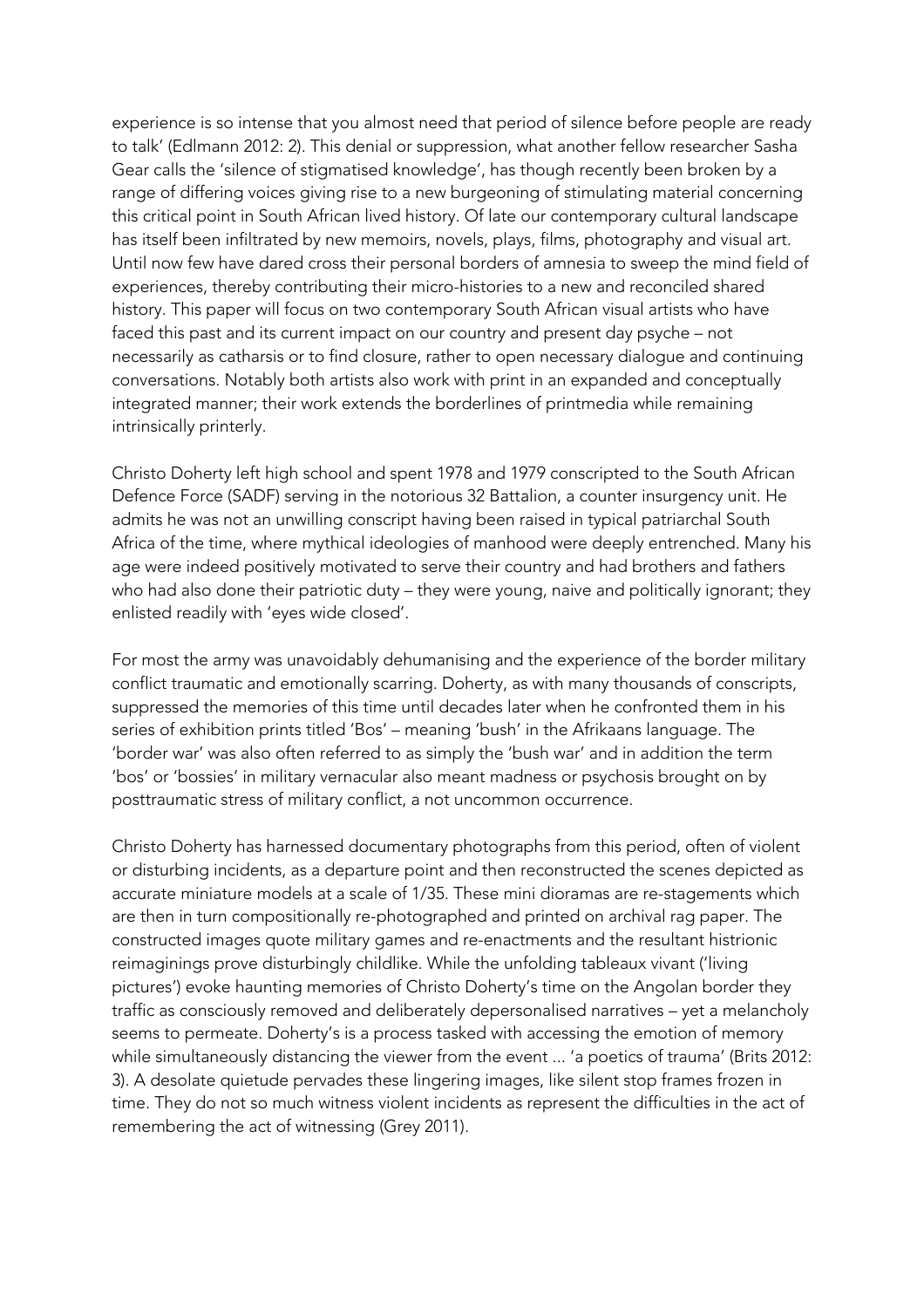Traditionally photographs capture and commemorate events in formal register while these prints employ strategies of disjuncture that offer us fleeting fragments of a disturbed and fractured memory. The images traffic in the form of documentary realism yet invariably become a dislocated record of the incident or event. Fluctuating camera angles, closely 2 zoomed in views, narrowly restricted depth of field, and dramatic lighting are utelised to dislodge and distance the viewer, in so doing reflecting the punctuation of selective memory within the shape shifting of a traumatised mind. It is relevant that recent trauma research indicates that painful memories of incidents are often captured in heightened colour, sharp focus, and separated to be filed in a particular part of our brain. The very miniaturisation, meticulous model making and carefully painted generic plastic figures are a visual device that reinforces the minimising, the alienation and distancing from the authentic historic events and inherent political gravitas. The constructed vignettes fluctuate like moving targets within a borderline psychosomatic zone. Many conscripts have experienced feelings of actual state violation and being forced to be complicit in a war they had no say in, no control over – historian Gary Bains describes it as a 'choiceless choice' (Brits 2012:3) For many the borderline emotional experience between that of being victim and perpetrator became, and remains, a blurred and uncomfortable one.

Differing artistic voices exist in this post-conflict genre and that of Paul Emmanuel's is certainly of a soft timbre, yet one with lasting resonance. His works address perceptions of masculinity and the construct of male identity – and notions of it in a perpetual state of flux. Central too is the historic resonance of the politics of power and patriarchy, and the relationship to the personal identity of a white South African male. The images are fluid and integrate interrelated tropes of remembrance, loss and mourning in a search for a contemplative space.

In his series The Lost Men Emmanuel approaches concepts of memorial and public grief through site specific installation – a personal expression extended in public spaces which contribute their own history through their loaded past. For these works he has accessed military archives of the names of men who have died in specific conflicts and had them cast in 'hot-metal' lead high type. He then imprints these lists on his own body as blind embossing – a temporary wounding and scarring results, a transitory 'printed' impression, a fleeting trace which is captured and photographed before it fades into a natural erasure. These photographs are then in turn digitally printed onto large, delicate, translucent silk voile and suspended in the landscape. The poignant prints evoke the fragility and vulnerability of life and the ephemeral impermanence of memory.

In the example, The Lost Men Mozambique, Paul Emmanuel anticipated including the names of Mozambican and South African soldiers who had died in military operations in the neighbouring country. Obtaining the Mozambican names proved impossible as there was a military moratorium on their release and so as a substitute he self-embossed the phrase 'unknown soldier' in the local languages of Portuguese and Shangaan. The prints were installed in Mozambique on the Catembe Ferry Jetty that is used by thousands of people daily to cross between the mainland and Catembe Island.

Irene Bronner in her research on Paul Emmanuel observes that: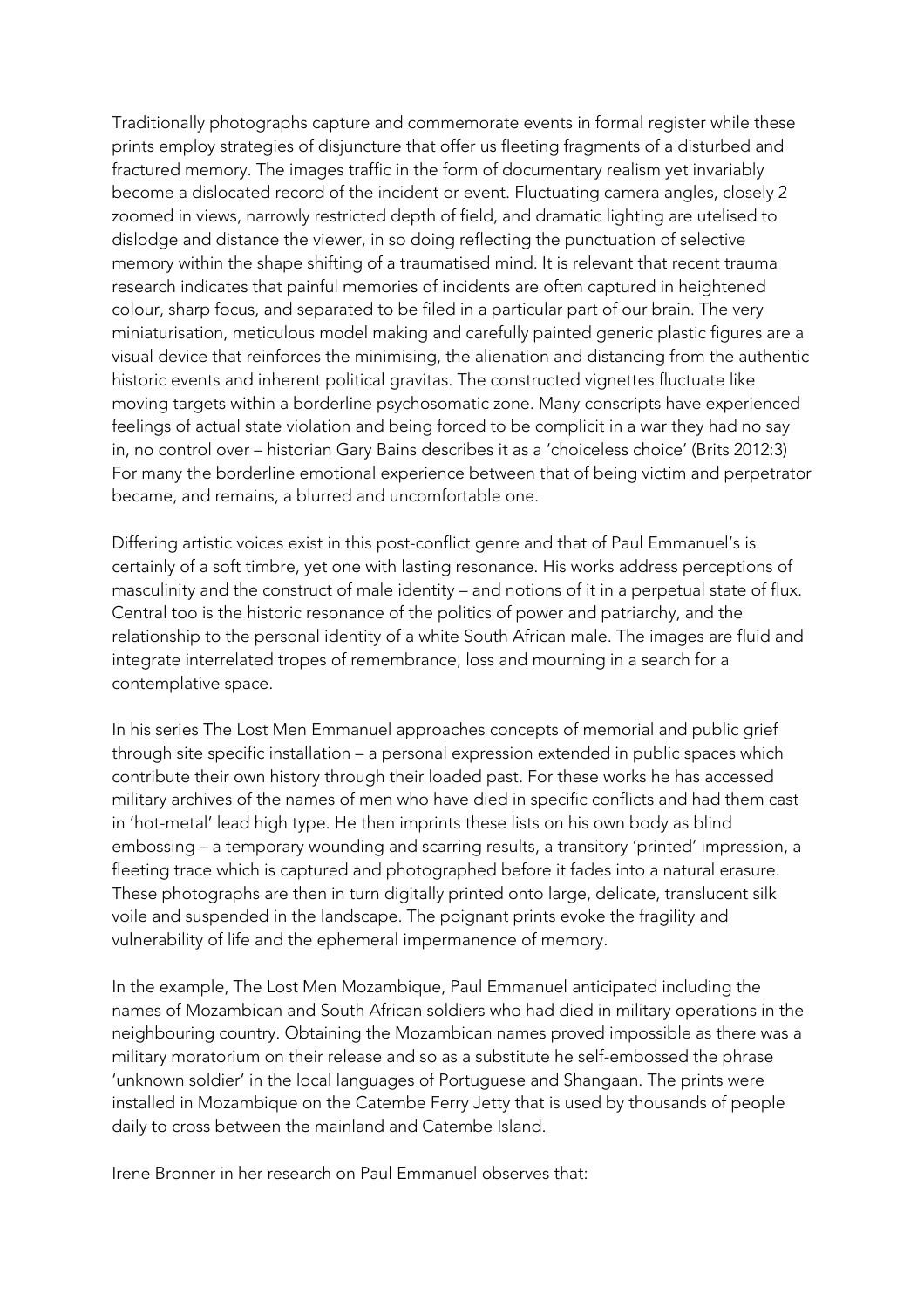In this installation, the body 'disappears', and thereby asserts an inability to fix or express, to any degree of completed certainty, its own subjectivity. Emmanuel turns on his own body to create The Lost Men. The body is both 'marked' and 'unmarked'. His body is 'marked' literally (when he blind embosses text into his body) and 'marked' conceptually (by the names of men who died in South Africa's 'Frontier Wars'). This marking becomes a mourning of prescribed and restrictive gender roles and the imprints of history. (Bronner 2011: 88)

A subsequent extended series, titled Transitions, developed out of Paul Emmanuel's further exploration of how the military has influenced and perpetuated notions of masculinity in South Africa. He states that 'One morning, while thinking about moments of change, I decided to photograph an actual military recruit head shaving while it was happening – to be witness to an unfolding drama' (Emmanuel 2008). This inspired starting point, and decision to document the en-masse military initiation of head shaving haircuts of new recruits, focussed in on what is practically an army rite of passage and central to many a conscripts first memories of the military (and one the author remembers vividly). Shaving of the head shifts male identity from that of civilian to state property – where as a recruit you could in fact be charged for getting sunburned and in so doing damaging state property! Emmanuel discovered that the 3rd South African Infantry Battalion (3SAI) in Kimberley was one of a few that still upheld this practice and sought permission to witness and document the event. He expected bigotry, brash shouting of orders and a vulgar humiliation and stripping of dignity. Instead of the anticipated 'drama' he explains that he encountered 'a dispassionate, machine-like, production line-like process, one pervaded with calm. These liminal moments of transition, when a young man either voluntarily - or is forced to - let go of one identity and take on a new identity as State Property with an assigned Force Number, prompted me to ask many questions: What was I actually witnessing? What is a 'Rite of Passage' and how have similar 'rituals' helped to form and perpetuate identities and belief systems throughout history? Why was I so powerfully drawn to and transfixed by these dramatic spectacles of subtle change and moments of suspended possibility and impossibility? (Emmanuel 2008) He states that 'the equanimity of the scene was arresting' and he was 'spellbound' by the dynamic of this quite 'primal' and entrenched social ritual that placed the recruits on the threshold of a transforming experience (Emmanuel 2008).

Paul Emmanuel's first response to this experience was the making of a film entitled 3SAI: A Rite of Passage - a short, cross-platform, non-narrative documentary in an experimental nonverbal genre. In its simplicity it is a poetic sequence of high-quality footage documenting the head-shaving rituals of young army recruits combined with evocative landscape imagery, time-lapse and slow-motion cinematography, as well as a compelling soundtrack. 'This presentation of a male rite of passage asks us to re-examine these moments of transition in masculine identity and consider what is captured and what is lost ...' (Cohn: 2010). The result is an engaging and evocative work, the seriality of the head shaving and punctuated editing reflect the artist's printmedia sensibilities, and the stereo soundtrack of ambient noises (including electric razors) underpins the captivating visuals.

Emmanuel, who is a highly accomplished printmaker, harnesses his knowledge and love of print technique in the Transitions series of works which grew out of this film. The works which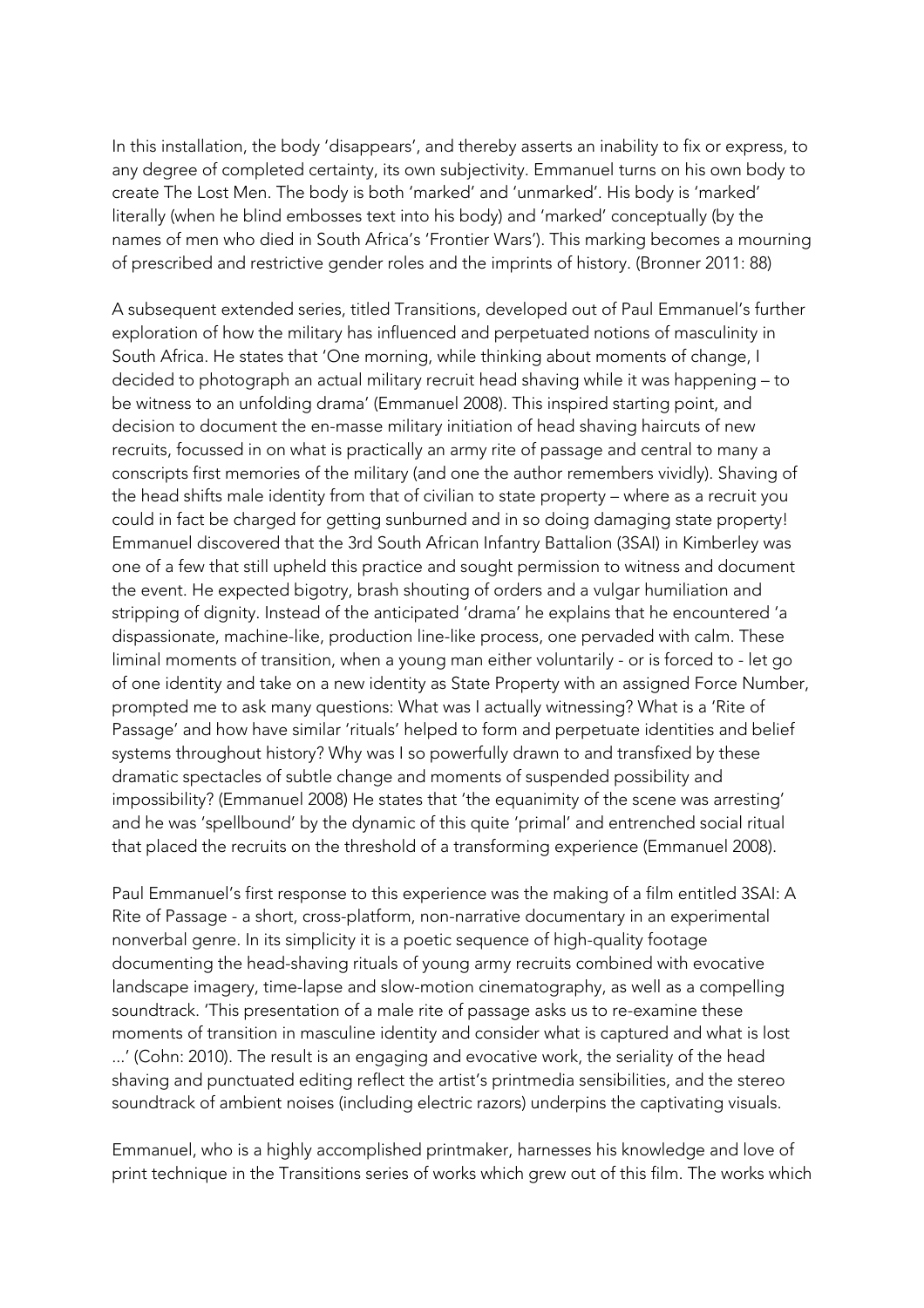extend his central conceptual concerns include process manipulated drawings and lithographs.

The Transitions drawings are, as with Christo Doherty's works, recreations of photographic images and they share a keen interest in the photograph as archive. Emmanuel physically reproduces the actual original photographs as realistic copies meticulously built up by scratching into light sensitive exposed photographic emulsion - essentially utelising a drypoint engraving technique and working reductively from light to dark. This is not dissimilar to a mezzotint and is really a personally developed and meditative 'manière noir' ('black method'). The intrinsically printerly works 'express in their execution the 4 paradox and impossibility of capturing fleeting and indeterminate moments' (Bronner: 2011). While the photographic source of these images took a fraction of a second to make these drawings often take months to complete, and extend a new graphic meaning to 'photorealistic' and 'time based' work. Paul Emmanuel's approach to medium is inescapably one of metaphor – the engraving and incising, 'the painstaking obsessive scratching the action of the obsessed, the irritated, the masochistic – at a light-sensitive, touch-sensitive black surface, bringing forth the light from the dark' (Cohn: 2010). Emmanuel describes his work in Transitions as 'a love affair with concept and surface' (Cohn: 2010) and he integrates the refined technical process of the making of his work with passion and conceptual veracity. He is equally comfortable drawing into an etching plate as he is drypointing photographic emulsion, or blind embossing his body or pulling an inked impression on dampened paper.

A concept central to Emmanuel's work on Transitions is that of liminality - Emmanuel is interested in the liminal as it relates to that state in which a male individual is stripped of one identity and about to assume another. He constantly reflects on and pursues such moments of transient life stages attempting to capture that which can never be caught, to hold on to, that which is already lost, and throughout, negotiating the act of 'holding on/letting go, holding on/letting go, holding on/letting go', a dilemma peculiar to human beings.

The works in this series are chronologically ordered according to the progression of a male life, and although the military head shaving was the initial starting point for the project, the series starts with the depiction of circumcision of a male baby. Subsequent images include the crowning that takes place during a Maronite Catholic wedding, a series of images depicting an elderly man being assisted putting on or tacking off his jacket ('You don't know whether it's arrival or departure') And finally, the ultimate change, the event that instills every other change with its poignancy, its pathos and its terror, portrayed by Emmanuel as the turnstiles at an anonymous railway station. 'There was a time when I was going to photograph somebody dying, but I didn't want the literalness of that,' says Emmanuel. 'I preferred to leave it really open-ended at the end and more every day. We go through transitions – in fact, everything is always in transition.'

References

Bains, G.

Brits, D. 2011. Not My War [Online] Available: http://www.notmywarproject.blogspot.com/